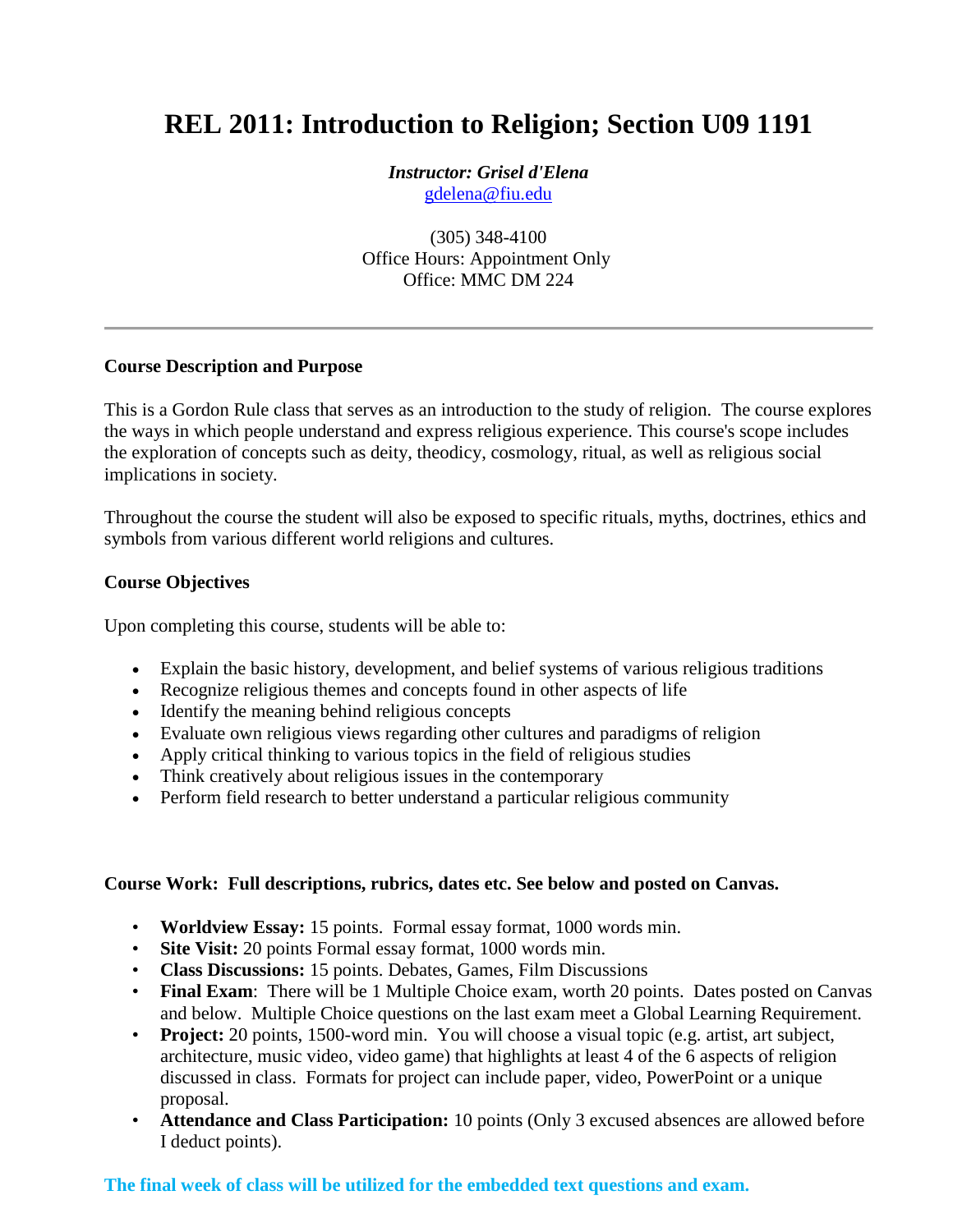### **Global Learning Objectives Targeted**

- Analyze topics in the field of religious studies from multiple perspectives
- Assess how global issues and trends are interrelated with the development and practice of religions
- Demonstrate willingness to think creatively about religious issues in the contemporary world

## **Important Information**

Before starting this course, please review the following pages:

- [Accessibility and Accommodation](/courses/14364/pages/accessibility-and-accommodation)
- [Academic Misconduct Statement](/courses/14364/pages/academic-misconduct-statement)

\*The professor reserves the right to change or modify the syllabus at any time during the semester.

\*This course fulfills the **Gordon Rule requirement;** a "C" or better must be earned to receive credit for this course.

\*This course fulfills the **Global Learning Foundations requirement.**

To learn more about Global Learning requirements, please visit: <https://goglobal.fiu.edu/courses/graduation-requirement/>

# **Textbook**

Title: Anatomy of the Sacred: An Introduction to Religion

Author: James C. Livingston

Publisher: Prentice Hall, Edition: 6th

ISBN: 013600380X

ISBN-13: 9780136003809

# **COURSE POLICIES**

### **Late Papers**

Late submissions will NOT be accepted, except in cases of genuine and documented emergencies.

Avoid leaving assignment/quiz submissions for the last minute before a deadline. "Heavy user traffic" during this timeframe may cause delays and/or errors, which can lead to students missing crucial deadlines.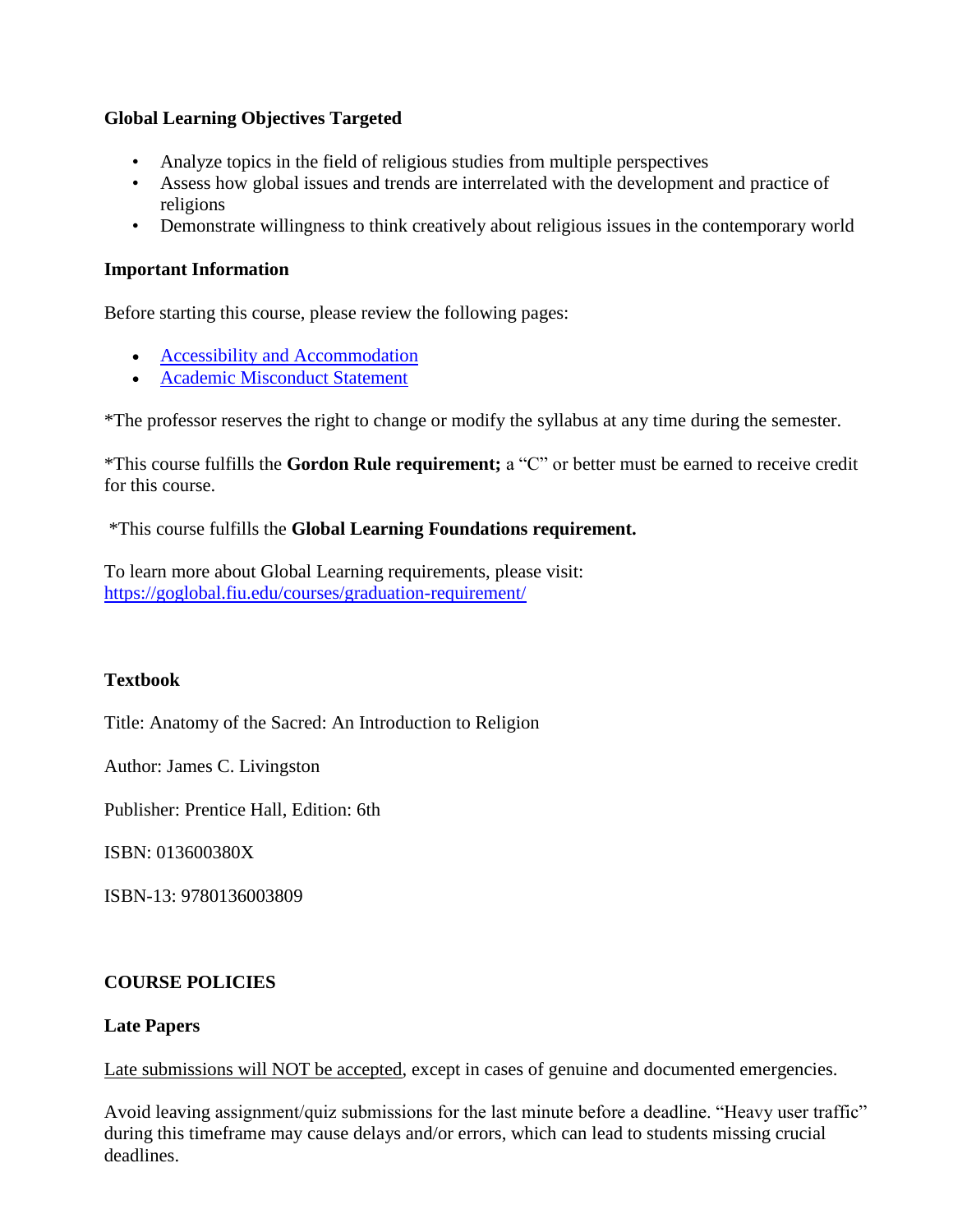The instructor reserves the right to make changes to the syllabus by means of announcements or messages with ample time allowed for students to respond and adjust appropriately.

### **Assignment Submissions**

All work has to be submitted through **Canvas.** Canvas does not allow instructors to submit on behalf of students. Please **do not** email your assignments to your instructor.

If you encounter errors or issues submitting an assignment, click on "Help" inside Canvas Course (located on the left-hand panel inside the course) and select Chat with Canvas Support (student). A live chat with Canvas support can fix the issue immediately.

### **Plagiarism**

Plagiarism will not be tolerated. Plagiarism, or attempting to pass off another's work as your own, falls into three different categories:

- 1. A written work that is entirely stolen from another source;
- 2. Using quotations from another source without properly citing them; and
- 3. Paraphrasing from another source without proper

Students are expected to understand the definition of plagiarism. See the University Code of Academic Integrity at<http://www.fiu.edu/~oabp/misconductweb/2codeofacainteg.htm>

Offenders will receive a grade of "F" for the plagiarized assignment, and possibly the course.

\*\*Students may not submit work from a previous semester or from another class for this assignment or any other assignment in this course. It will be flagged for plagiarism by Turnitin.

### **Extra Credit**

Attending specific events or lectures for extra credit point.

#### **Academic Conduct**

• Plagiarism will not be tolerated and will result in a zero. Plagiarism is 1) copying any written material without using proper citation – this includes material from the internet, our text and my notes; 2) incorporating another person's ideas without giving proper credit/citation (literary theft). 3) Copying or "fixing up" a previous paper written by yourself or another student.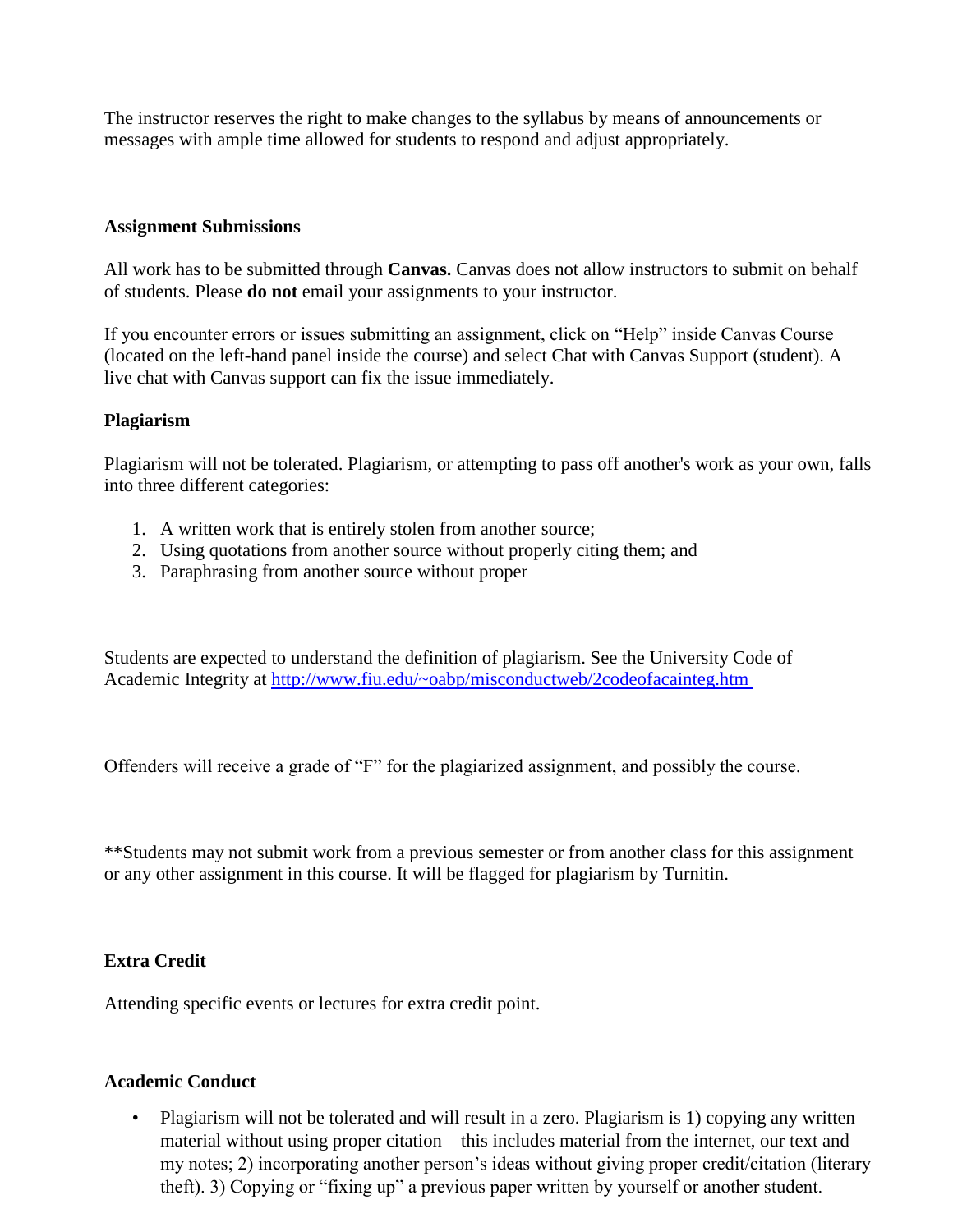• Florida International University is a community dedicated to generating and imparting knowledge through excellent teaching and research, the rigorous and respectful exchange of ideas, and community service. All students should respect the right of others to have an equitable opportunity to learn and honestly to demonstrate the quality of their learning.

Therefore, all students are expected to adhere to a standard of academic conduct, which demonstrates respect for themselves, their fellow students, and the educational mission of the University. All students are deemed by the University to understand that if they are found responsible for academic misconduct, they will be subject to the Academic Misconduct procedures and sanctions, as outlined in the Student Handbook.

**Citations Bibliographies and citations should be in MLA or Chicago Style format.**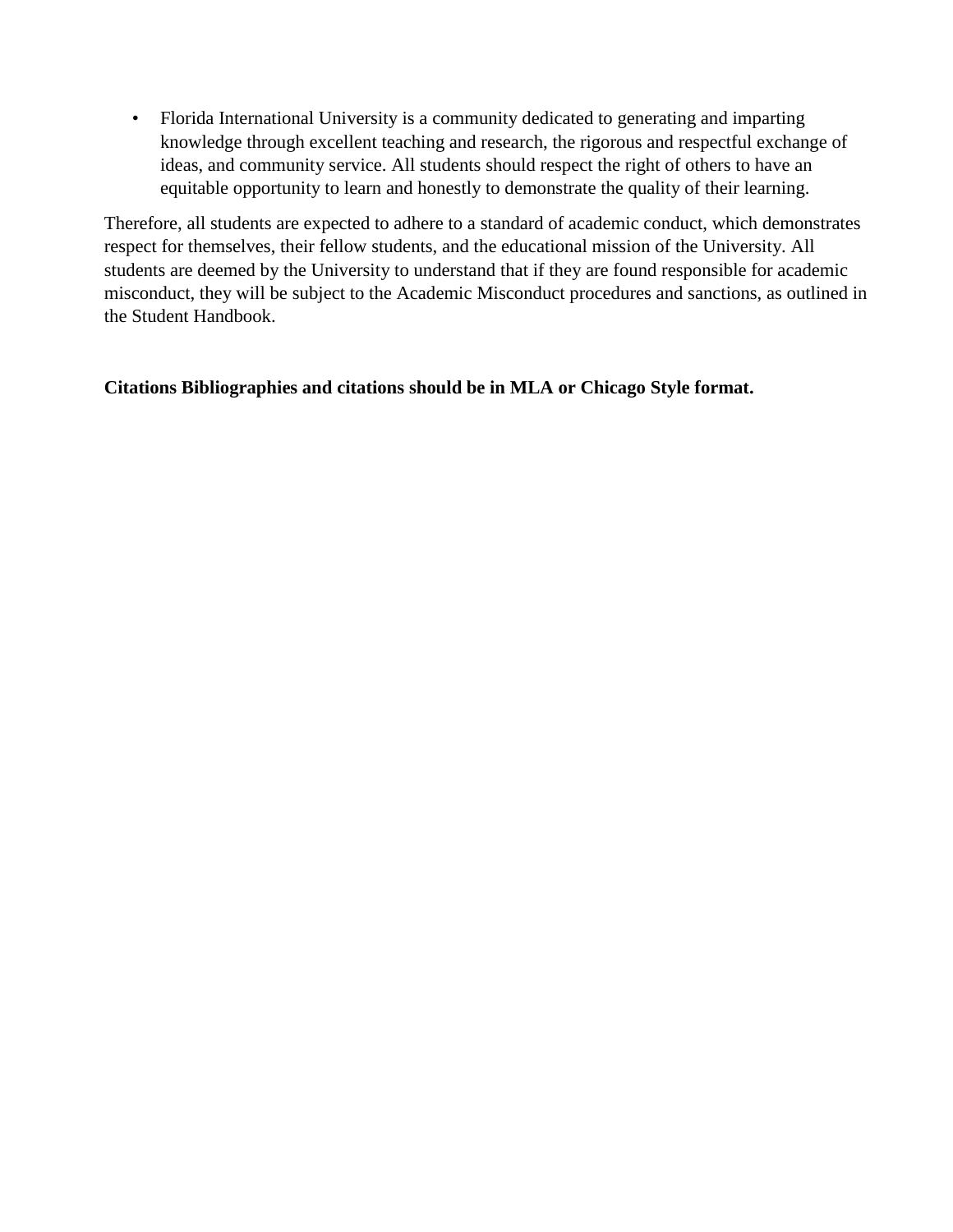| <b>Dates</b> | <b>Course Content Calendar</b>                                                                                                          |
|--------------|-----------------------------------------------------------------------------------------------------------------------------------------|
|              | <b>Class Work:</b>                                                                                                                      |
|              | Review and familiarize yourself with the course syllabus, calendar of due                                                               |
|              | dates, and how content items are setup under Modules and Assignments.                                                                   |
| Week 1       |                                                                                                                                         |
| 10-Jan       | Homework:                                                                                                                               |
|              | Section I - The Study of Religion                                                                                                       |
|              | Topic: Defining Religion. Why Are Humans Religious? Why Study Religion?                                                                 |
|              | Read: Chapter 1 p. 1-14                                                                                                                 |
|              | Topic: The Perspective of the Student-Commitment and Objectivity. The                                                                   |
|              | Ways Religion Is Studied. Interpreting and Explaining Religion.                                                                         |
|              | Read: Chapter 2 p. 15-34                                                                                                                |
|              |                                                                                                                                         |
|              | <b>DUE: Introduce Yourself in class</b>                                                                                                 |
|              | <b>Start working on your Worldview Essay</b>                                                                                            |
|              |                                                                                                                                         |
|              | <b>Class Work:</b>                                                                                                                      |
| Week 2       | Analysis of in-class movie: Samsara                                                                                                     |
| 17-Jan       | Discussion of the following topics:                                                                                                     |
|              | Why are humans religious?                                                                                                               |
|              | Why Study Religion?                                                                                                                     |
|              | Interpreting and explaining religion                                                                                                    |
|              | Homework:                                                                                                                               |
|              | Section II. Universal Forms of Religious Experience and Expression                                                                      |
|              | Topic: The Concept of Sacred Power. The Ambivalence of Sacred Power.<br>The Holy as Mysterium Tremendum and Fascinans. Sacred Space and |
|              | Sacred Time. Religion as Ultimate Concern.                                                                                              |
|              |                                                                                                                                         |
|              |                                                                                                                                         |
|              |                                                                                                                                         |
|              |                                                                                                                                         |
|              |                                                                                                                                         |
|              | Read: Chapter 3 p. 35-52                                                                                                                |
|              |                                                                                                                                         |
|              |                                                                                                                                         |
|              |                                                                                                                                         |
|              |                                                                                                                                         |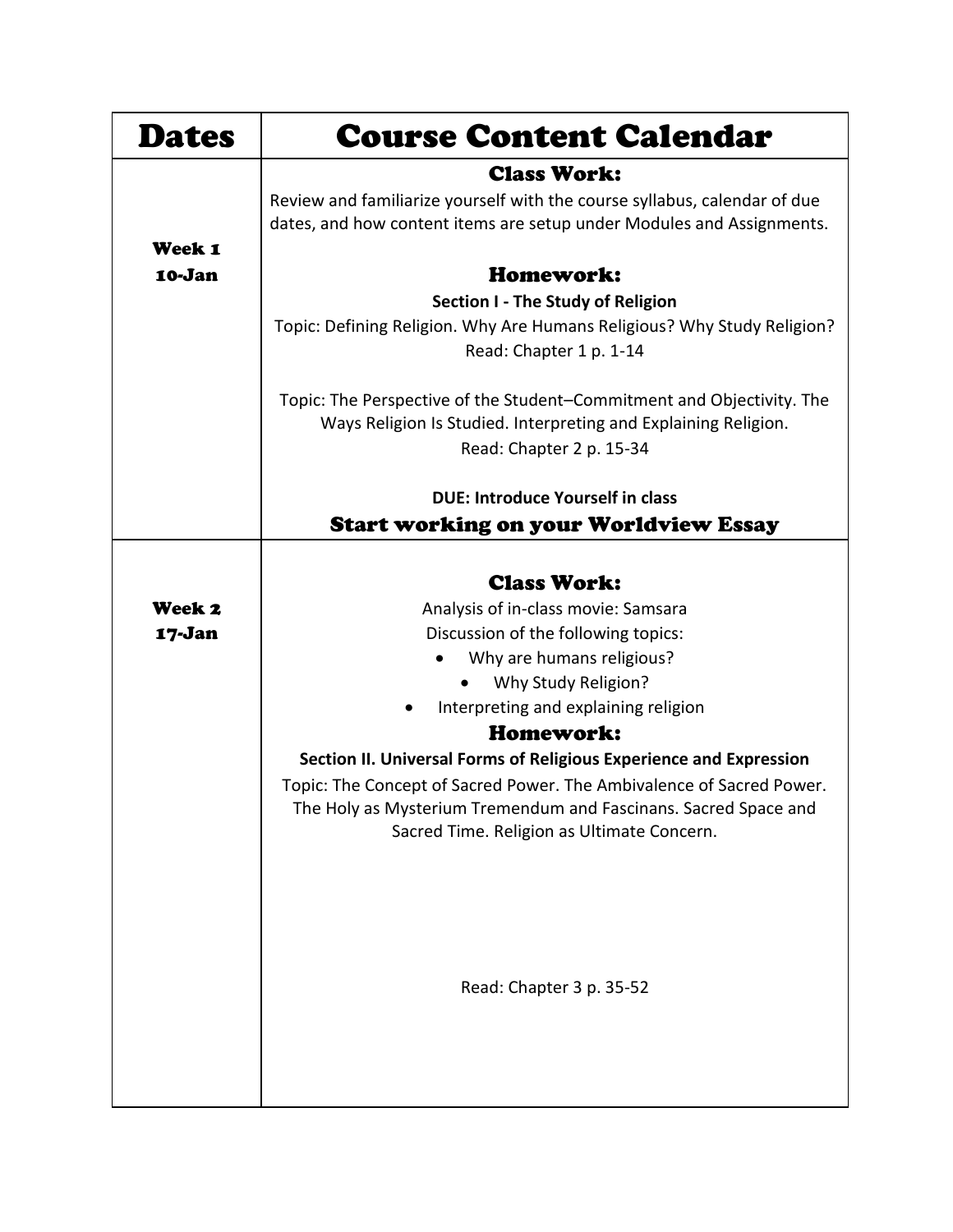| Week 3 | <b>Class Work:</b>                                                                                                                                                                                                                                |
|--------|---------------------------------------------------------------------------------------------------------------------------------------------------------------------------------------------------------------------------------------------------|
| 24-Jan | Discussion on sacred power, sacred space and time and Mysterium                                                                                                                                                                                   |
|        | Tremendum.                                                                                                                                                                                                                                        |
|        | <b>DUE at MIDNIGHT: Worldview Essay</b>                                                                                                                                                                                                           |
|        | Homework:                                                                                                                                                                                                                                         |
|        | Topic: Symbolic Communication. Religious Symbols.                                                                                                                                                                                                 |
|        | Metaphor, Parable, and Story. Religious Myths. Models and Doctrines.                                                                                                                                                                              |
|        | Read: Chapter 4 p. 53-73                                                                                                                                                                                                                          |
|        |                                                                                                                                                                                                                                                   |
|        |                                                                                                                                                                                                                                                   |
| Week 4 | <b>Class Work:</b>                                                                                                                                                                                                                                |
| 31-Jan | Presentation by Professor Janet McDaniel on Myths.                                                                                                                                                                                                |
|        | Discussion about readings.                                                                                                                                                                                                                        |
|        | Discuss Site Visits and pick sites.                                                                                                                                                                                                               |
|        | Homework:                                                                                                                                                                                                                                         |
|        | Topic: Ritual Action. Types of Sacred Ritual. Ritual and Sacrifice. Rituals as                                                                                                                                                                    |
|        | Sacraments.                                                                                                                                                                                                                                       |
|        | Read: Chapter 5 p. 74-95                                                                                                                                                                                                                          |
|        | <b>DUE: Start Site Visits</b>                                                                                                                                                                                                                     |
|        | <b>Class Work:</b>                                                                                                                                                                                                                                |
|        | Discussions on class presentation and videos.                                                                                                                                                                                                     |
|        | Sacred ritual                                                                                                                                                                                                                                     |
| Week 5 | Sacrifice                                                                                                                                                                                                                                         |
| 7-Feb  | Rites of passage                                                                                                                                                                                                                                  |
|        | Homework:                                                                                                                                                                                                                                         |
|        | Topic: The Pervasive Role of Sacred Scripture. Using the Term Scripture.<br>Some Distinctive Features of Sacred Scripture. The Authority and<br>Canonicity of Scripture. The Reception and Uses of Scripture. The<br>Interpretation of Scripture. |
|        | Read: Chapter 6 p. 96-123                                                                                                                                                                                                                         |
|        |                                                                                                                                                                                                                                                   |
|        |                                                                                                                                                                                                                                                   |
|        |                                                                                                                                                                                                                                                   |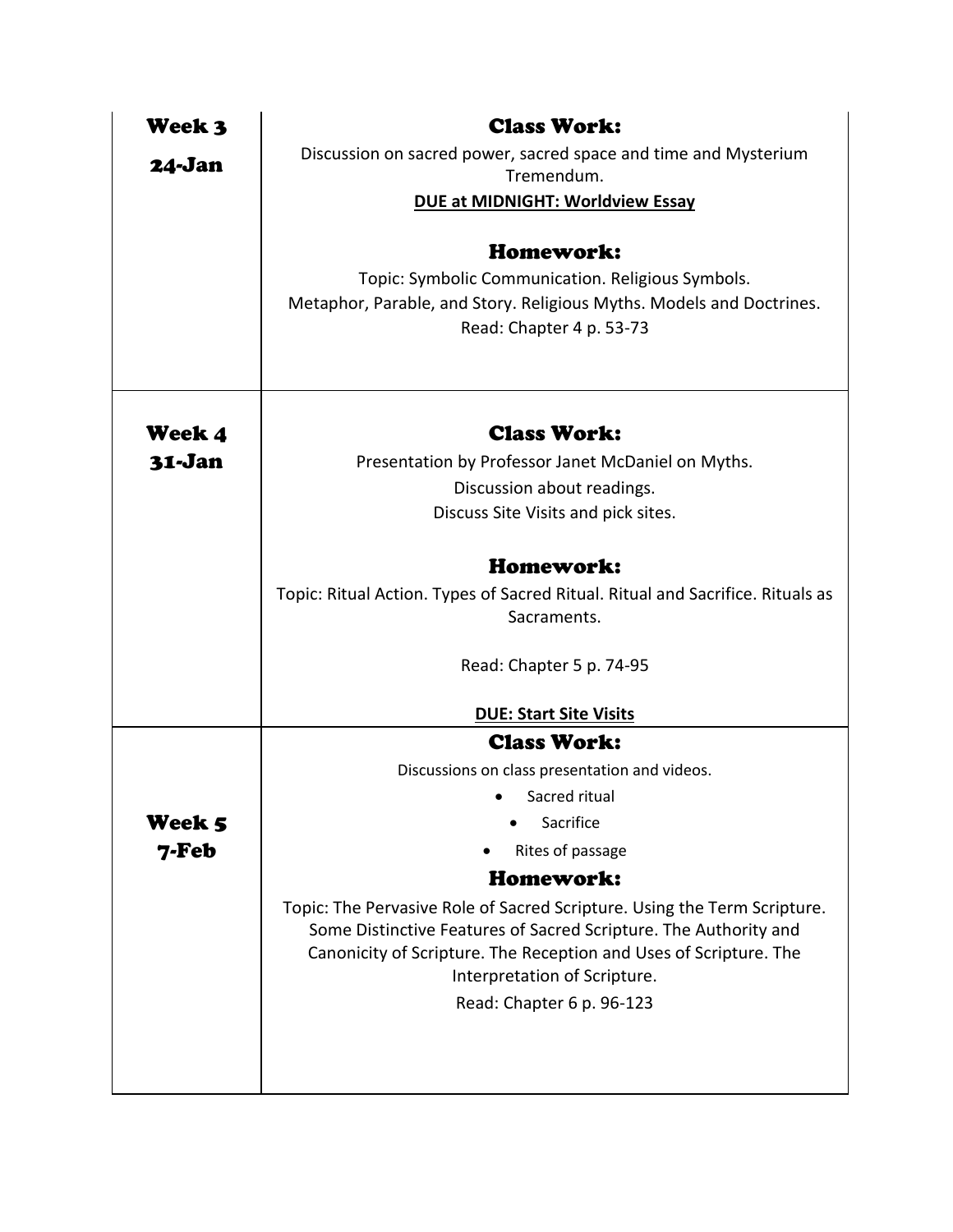| Week 6     | <b>Class Work:</b>                                                                                                                        |
|------------|-------------------------------------------------------------------------------------------------------------------------------------------|
| 14-Feb     | Class participation exercise on the interpretation of scripture.                                                                          |
|            |                                                                                                                                           |
|            | Homework:                                                                                                                                 |
|            | Topic: The Reciprocal Relationship between Religion and Society. Types of                                                                 |
|            | Religious Communities. Voluntary Religious Communities. Protest and<br>Change in Voluntary Religious Communities. The Sect. The Cult: New |
|            | Religious Movements.                                                                                                                      |
|            | Read: Chapter 7 p. 124-150                                                                                                                |
|            | Section III. Universal Components of a Religious Worldview                                                                                |
|            | Topic: Polytheism and the Worship of Nature. Dualism.                                                                                     |
|            | Pantheism and Monism. Monotheism.                                                                                                         |
|            | Read: Chapter 8 p. 153 - 182                                                                                                              |
|            | *Have you visited a religious site yet?                                                                                                   |
|            | Your Site Visit Essay is due soon!                                                                                                        |
|            |                                                                                                                                           |
|            | <b>Class Work:</b>                                                                                                                        |
| Week 7     | Discussion on Religion and Society: Social Justice and Evolution of Religion                                                              |
| $21 - Feb$ | Discussion on Polytheism, Pantheism, Monotheism                                                                                           |
|            | Action Exercise: Today, we start a cult. Just Kidding. Maybe.                                                                             |
|            |                                                                                                                                           |
|            | Homework:                                                                                                                                 |
|            | Topic: The Practical Basis of Cosmogony. Emergence or Procreation from a                                                                  |
|            | Primal Substance or Being. The Sexual Union of a Primal Male and Female.                                                                  |
|            | Creation by Conflict and the Ordering of Chaos. Creation by a Divine                                                                      |
|            | Craftsman. Creation by Decree or from Nothing. The Rejection of                                                                           |
|            | Cosmogonic Speculation. Cosmogony Today.                                                                                                  |
|            | Read: Chapter 9 p. 183-210                                                                                                                |
|            |                                                                                                                                           |
|            | *Have you visited a religious site yet?                                                                                                   |
|            | <u>Your Site Visit Essay is due soon!</u>                                                                                                 |
|            |                                                                                                                                           |
|            |                                                                                                                                           |
|            |                                                                                                                                           |
|            |                                                                                                                                           |
|            |                                                                                                                                           |
|            |                                                                                                                                           |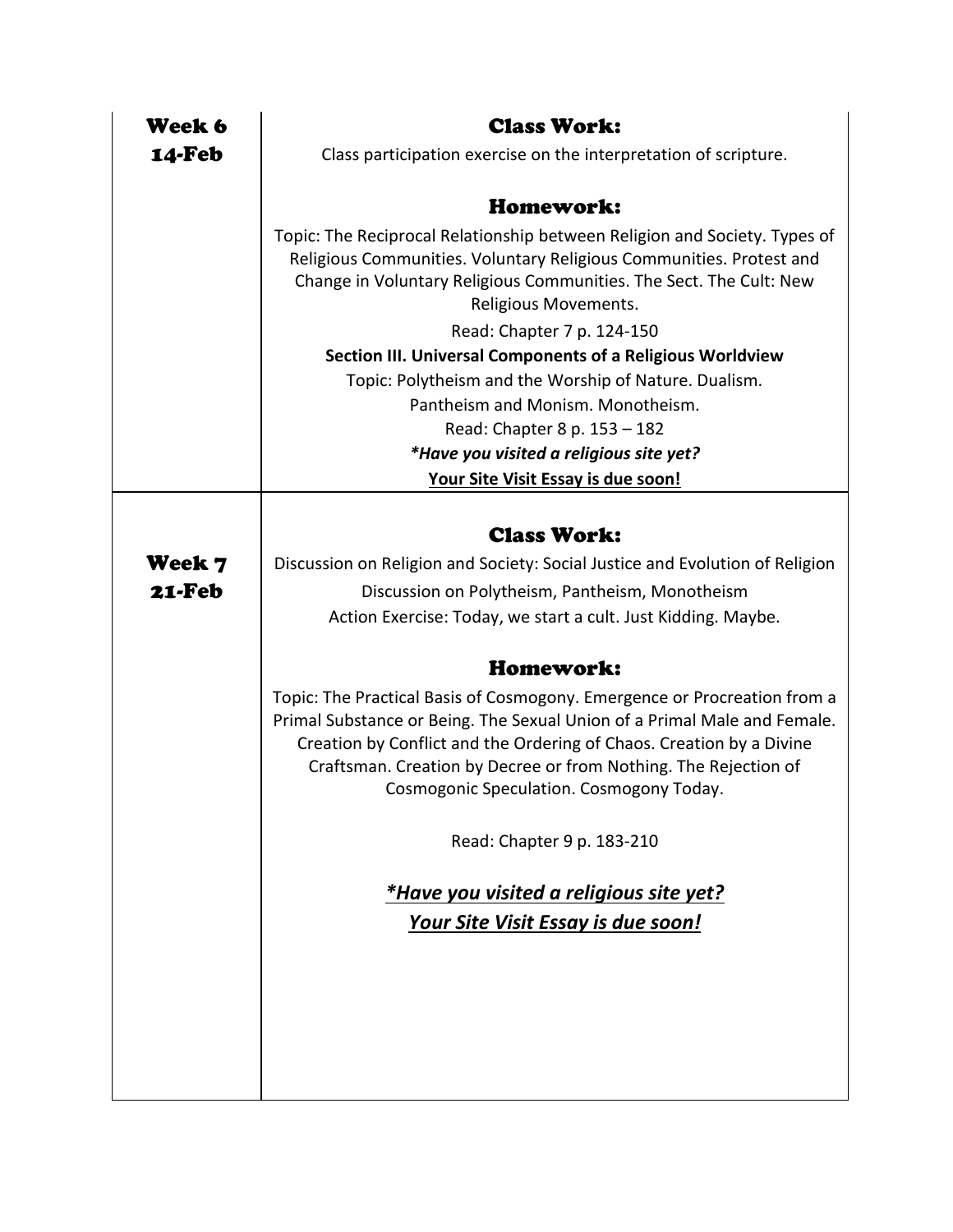|                                    | <b>Class Work:</b><br>Lets talk about science and religion, philosophy and religion, balance in                                                                                                               |
|------------------------------------|---------------------------------------------------------------------------------------------------------------------------------------------------------------------------------------------------------------|
|                                    | religion, good, evil and sex.                                                                                                                                                                                 |
| Week 8                             | Homework:                                                                                                                                                                                                     |
| 28-Feb                             | Topic: Modern Views of Our Human Plight. Stoicism. Christianity.<br>Theravada Buddhism. Confucianism.                                                                                                         |
|                                    | Read: Chapter 10 p. 211-234                                                                                                                                                                                   |
|                                    | <b>DUE: Site Visit</b>                                                                                                                                                                                        |
| Week 9                             | <b>Class Work:</b>                                                                                                                                                                                            |
| 7-Mar                              | Presentation on Judaism, Christianity, Islam, Hinduism, Buddhism and<br>Jainism.                                                                                                                              |
| <b>SECSOR</b><br><b>Conference</b> |                                                                                                                                                                                                               |
|                                    | Homework:                                                                                                                                                                                                     |
|                                    | Topic: The Persistent Demand for Theodicy. Theodicy of "Mystical<br>Participation." A Future, This-Worldly Theodicy. Other-Worldly Theodicy.<br>Dualism. The Karma-Samsara Theodicy. Monotheistic Theodicies. |
|                                    | Read: Chapter 11 p. 235-258                                                                                                                                                                                   |
| Week 10                            | NO CLASS!                                                                                                                                                                                                     |
| <b>14-Mar</b>                      |                                                                                                                                                                                                               |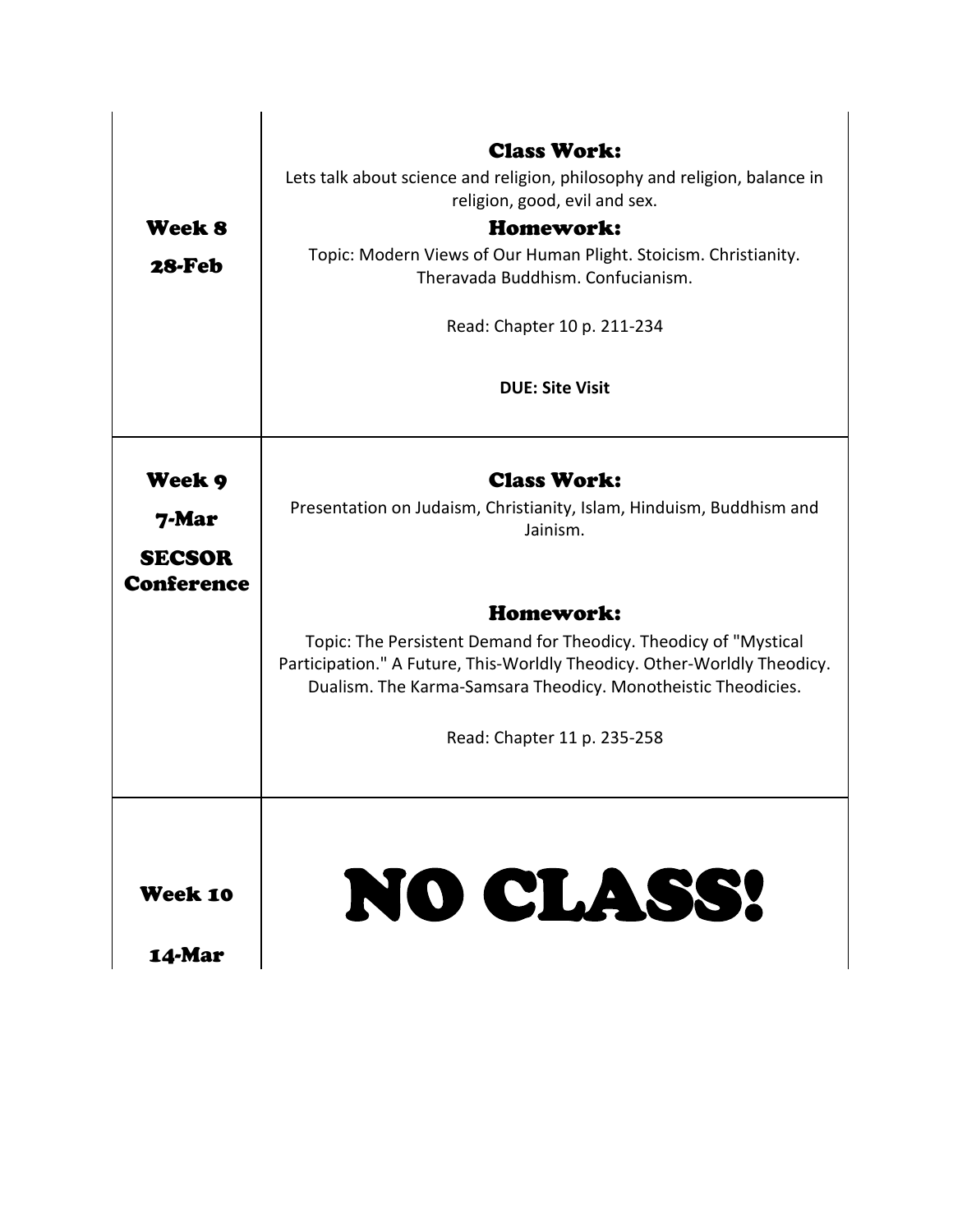| <b>SPRING</b><br><b>BREAK!</b> |                                                                                                                                                                                                                                                                                                             |
|--------------------------------|-------------------------------------------------------------------------------------------------------------------------------------------------------------------------------------------------------------------------------------------------------------------------------------------------------------|
|                                | <b>Class Work:</b>                                                                                                                                                                                                                                                                                          |
| Week 11                        | Discussions on:<br>Karma / Samsara effects on SE Asian society.                                                                                                                                                                                                                                             |
| 21-Mar                         | Schadenfreude                                                                                                                                                                                                                                                                                               |
|                                | Homework:                                                                                                                                                                                                                                                                                                   |
|                                | Topic: Virtues and Obligations. The Sources and Norms of Moral Authority.<br>Read: Chapter 12 p. 259-286                                                                                                                                                                                                    |
|                                | DUE: Pick the day to present your final project.                                                                                                                                                                                                                                                            |
| <b>Week 12</b>                 | <b>Class Work:</b>                                                                                                                                                                                                                                                                                          |
| 28-Mar                         | Discussion on Moral Authority.                                                                                                                                                                                                                                                                              |
|                                | TBH: I'm just going to boss you around and tell you what to do for three<br>hours today. If you don't resist, I'll let you play god too.                                                                                                                                                                    |
|                                | Homework:                                                                                                                                                                                                                                                                                                   |
|                                | Topic: Ways of Salvation and Liberation. The Way of Grace through Faith.<br>The Way of Devotion. The Way of Action and Obligation. The Way of<br>Mediation and Insight. Goals of Salvation and Liberation. Psychic<br>Wholeness and a Healthy Social Order. Resurrection, Immortality, and<br>Eternal Life. |
|                                | Samadhi and Nirvana.                                                                                                                                                                                                                                                                                        |
|                                | Read: Chapter 13 p. 287-338                                                                                                                                                                                                                                                                                 |